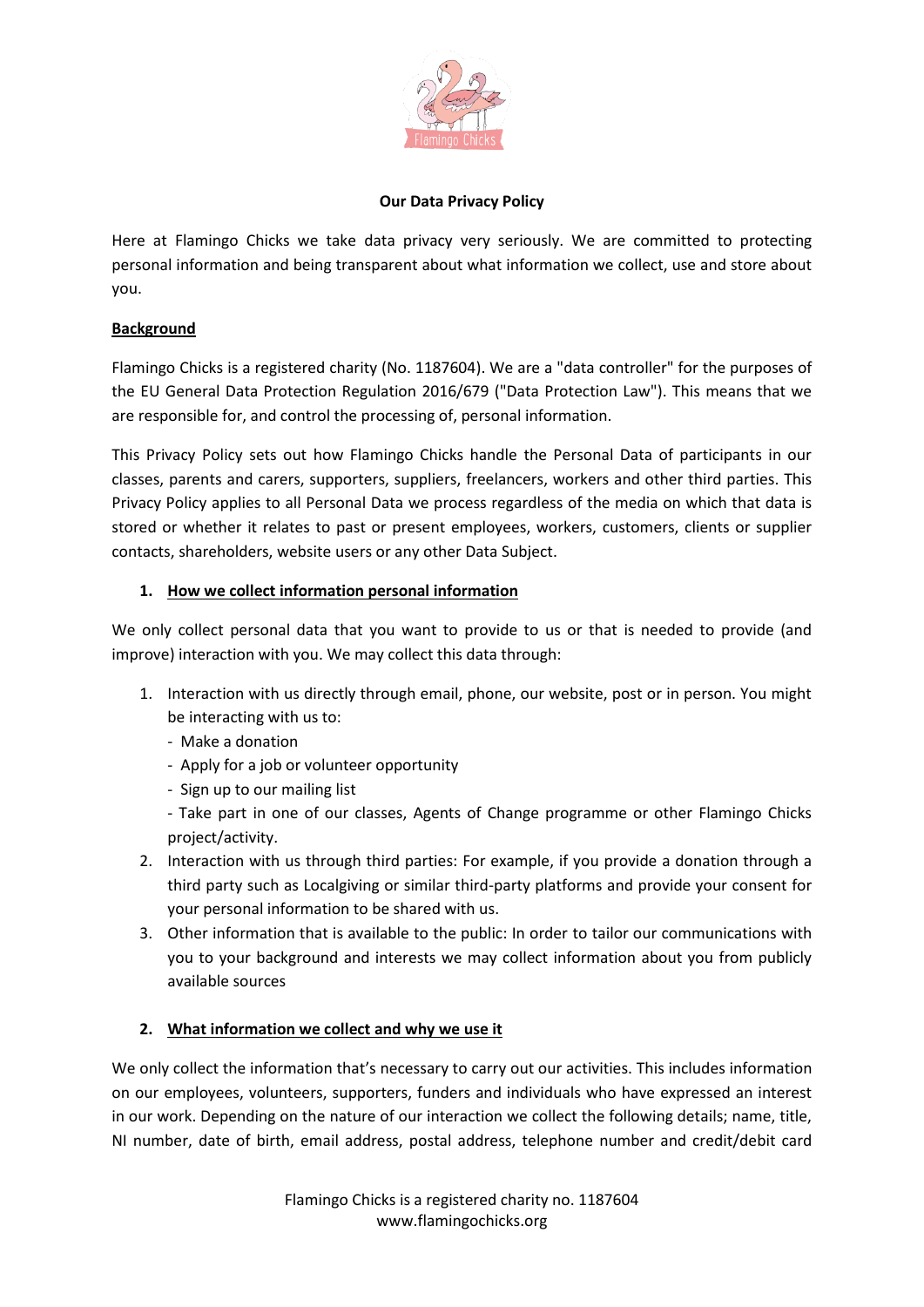details (if you are making a donation) and other information you provide in communications between us.

We may also collect information necessary for the safe delivery of our projects and classes such as medical conditions and details of criminal offences to ensure we comply with child protection and safeguarding standards.

We use this information to:

- Process your donations and to claim Gift Aid
- Administer employment or volunteering arrangements
- Provide important information about our work and how you can support Flamingo Chicks
- Keep a record of your relationship with us
- Deliver classes/activities safely
- Report on and share the impact of our work
- Communicate with our supporters

If you do not provide this information to us then we are not able to carry out these tasks. We will only use personal information where we have a legal basis to do so according to data protection law. Flamingo Chicks is committed to ensuring the personal data we use and hold is accurate, complete, kept up to date and relevant to the purpose for which we collected it

#### **3. Communicating with you**

We will only contact you about our work and how you can support Flamingo Chicks if we have received prior consent. You can remove your consent by contacting [dataprotection@flamingochicks.org](mailto:dataprotection@flamingochicks.org) or clicking 'Unsubscribe' in our communications.

#### **4. Sharing personal information**

We will never share your personal information with other organisations for their marketing or commercial purposes. We may disclose your personal information to third parties to help us communicate to you or to deliver a service you have requested or share your personal data in order to comply with any legal obligation.

#### **5. Keeping your personal information safe**

We ensure that your personal data is stored securely using modern software that is kept-up-to-date. Access to your personal data is limited to our staff and volunteers who need access to it. When personal data is deleted it is done so safely such that the data is irrecoverable.

Flamingo Chicks commits to develop, implement and maintain safeguards appropriate to our size, scope and business, our available resources, the amount of Personal Data that we own or maintain on behalf of others and identified risks (including use of encryption and Pseudonymisation where applicable). We will regularly evaluate and test the effectiveness of those safeguards to ensure security of our Processing of Personal Data.

For staff and volunteers, we ensure they:

Flamingo Chicks is a registered charity no. 1187604 www.flamingochicks.org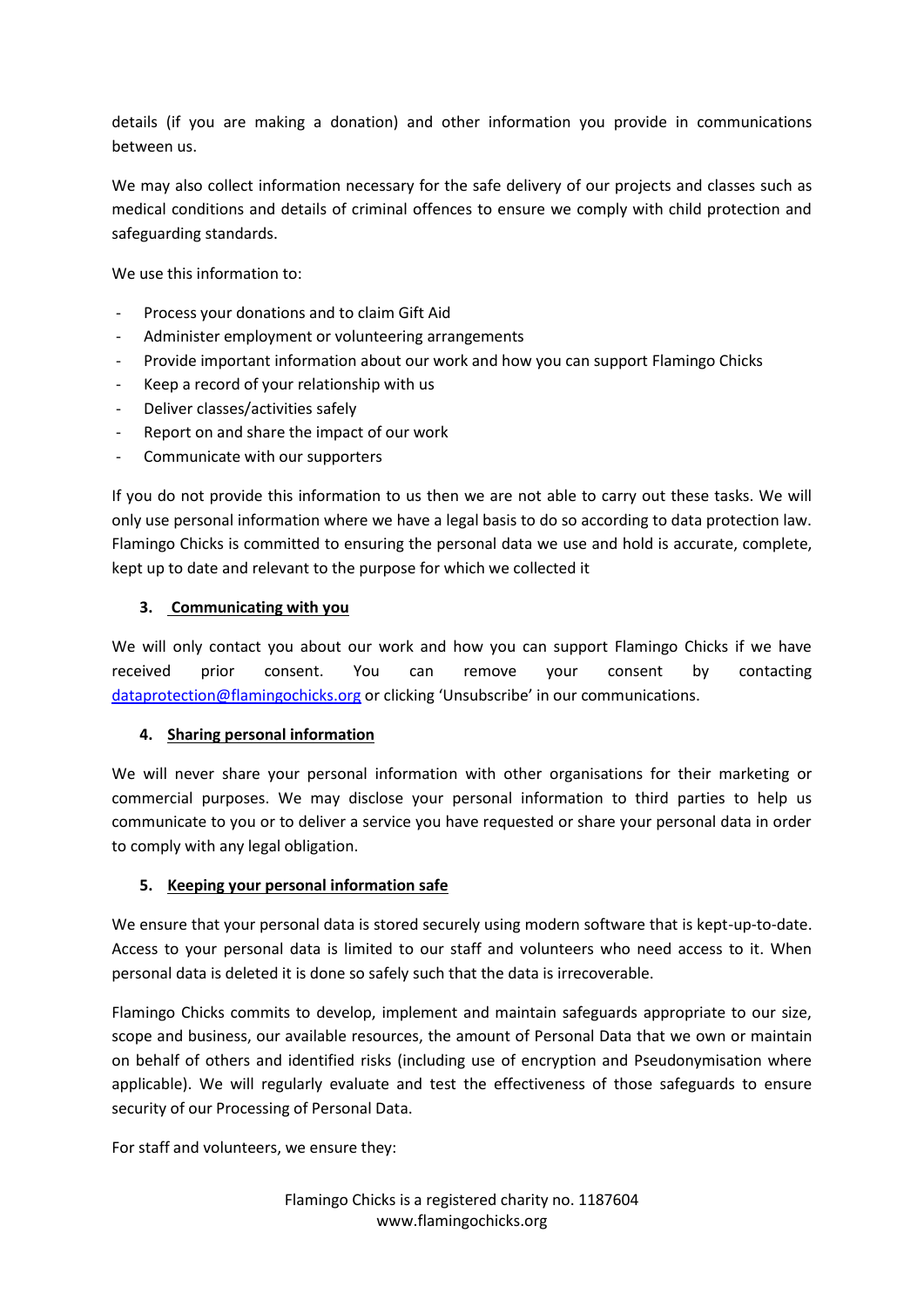- implement reasonable and appropriate security measures against unlawful or unauthorised Processing of Personal Data and against the accidental loss of, or damage to, Personal Data.
- exercise particular care in protecting Sensitive Personal Data from loss and unauthorised access, use or disclosure
- follow all procedures and technologies we put in place to maintain the security of all Personal Data from the point of collection to the point of destruction.
- only transfer Personal Data to third-party service providers who agree to comply with the required policies and procedures and who agree to put adequate measures in place, as requested.
- maintain data security by protecting the confidentiality, integrity and availability of the Personal Data, defined as follows:

(a) Confidentiality means that only people who have a need to know and are authorised to use the Personal Data can access it.

(b) Integrity means that Personal Data is accurate and suitable for the purpose for which it is processed.

(c) Availability means that authorised users are able to access the Personal Data when they need it for authorised purposes.

# **7. Retaining your data**

We review our retention periods for personal information on a regular basis. We are legally required to hold some types of information to fulfil our statutory obligations.

We will hold your personal information on our systems for as long as is necessary for the relevant activity, or as long as is set out in any relevant contract you hold with us or to comply with any relevant legal reasons. We may choose to delete your data at any time without notice to you should we determine that we do not need to retain your data any longer. When personal data is deleted it is done so safely such that the data is irrecoverable.

# **7.1 Staff and volunteers**

We will retain historical data for 7 years from the termination date on anyone engaged in a position of trust (i.e. staff member or volunteer). This data will not be processed for any purposes but will be stored safely as part of our safeguarding responsibilities.

# **7.2 Participants in our classes**

Personal details for child participants will be archived after they cease to be involved and deleted after their 26th birthday unless there is a specific reason to retain it for longer (for example if they become a participant of our adult dance classes – Flamingo Dance). Personal data for all other participants and individuals (aged over 18) will be archived once their involvement ceases and deleted after six years unless there is a specific reason to retain it for longer.

# **7.3 Supporters of our work**

Personal data for all supporters of our work (corporate or individual) will be archived once their involvement ceases and deleted after six years unless there is a specific reason to retain it for longer.